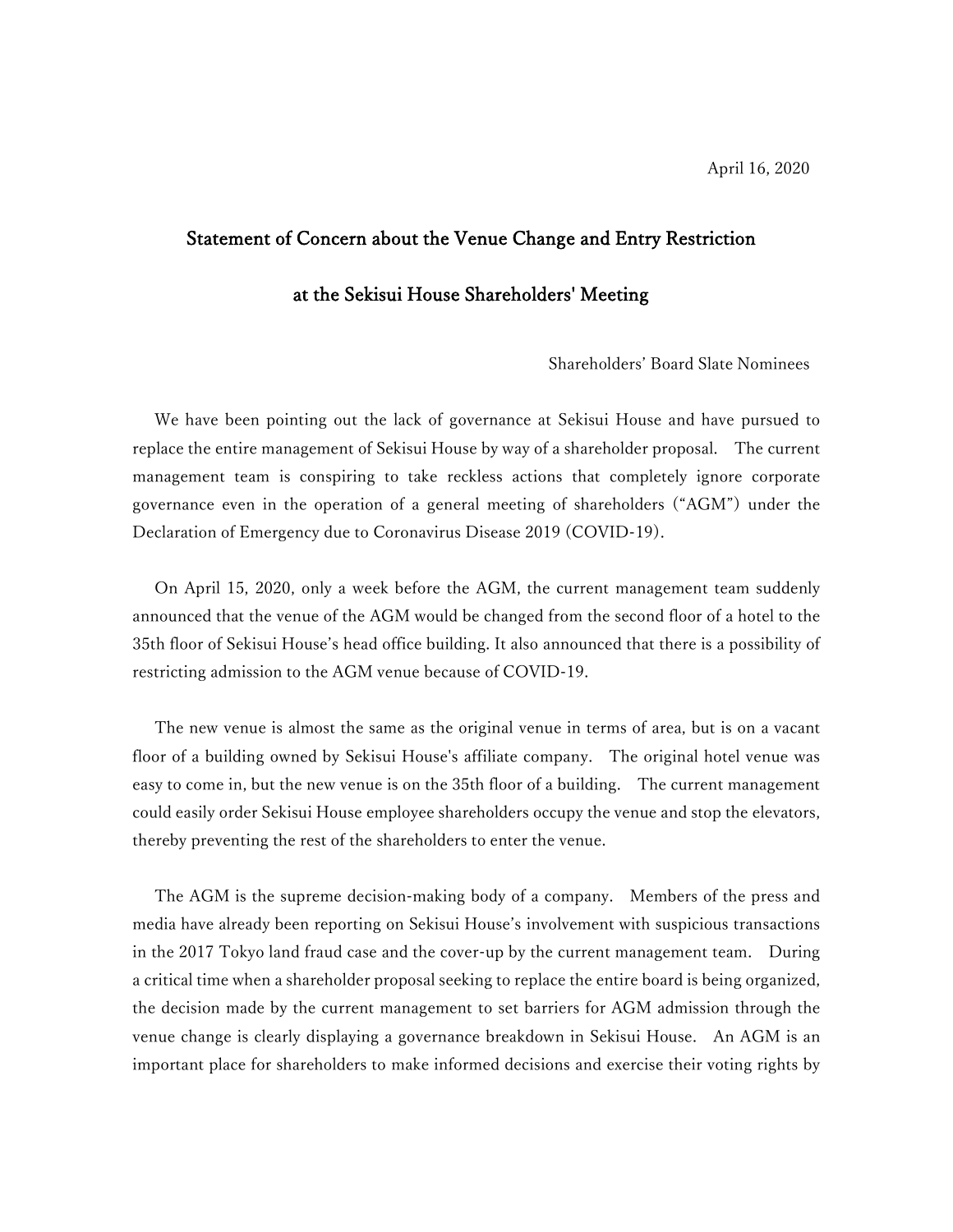freely interacting with Sekisui House management. The venue change made at this moment reveals the ignorance of the current management on corporate governance and shareholder voices, as well as its pattern of covering up material information. This incident has demonstrated an urgent need of replace the entire management of Sekisui House in the following aspects:

- 1. It is unlikely that the company was informed by the hotel of the need for venue change very recently. The current management, who changed the venues shortly before the AGM, is neglecting the importance of AGM where the management is supposed to fulfill its accountability for shareholders.
- 2. Securing an AGM venue is one of the most essential tasks for the management, and therefore the ability of directors must be challenged in terms of business operations as well.
- 3. The company should secure a much spacious space for the AGM in the midst of COVID-19 to accommodate social distancing guidelines. Nevertheless, the current management has changed the venue to a 35th floor, lower-ceiling conference room of a building which shareholders must use elevators to get to. The venue change poses even greater risk of COVID-19 infection among shareholders.
- 4. The fact that the current management team changed the venue to a venue with a higher risk of infection and with the possibility of restricting admission reveals the company's intention to exclude shareholders interested in the shareholder proposal and the Sekisui House's suspicious transactions.
- 5. The decision to convene an AGM requires a resolution by the Board of Directors, and a resolution by the Board of Directors is also required to change an AGM venue. However, the Board of Directors has not resolved to change the venue. We know this because, Mr. Suguro, a current board member, only just learned of the venue change by a notice.

The above clearly shows that the current management team is blatantly ignoring the importance of corporate governance, by hiding the truth and disrespecting its shareholders. Clearly, an AGM should not take place on the 35th floor of a building with respect of the likelihood of restricted access for shareholders and the increased risk of COVID-19 infection.

We respectfully request that the company arrange for an AGM venue where shareholders can